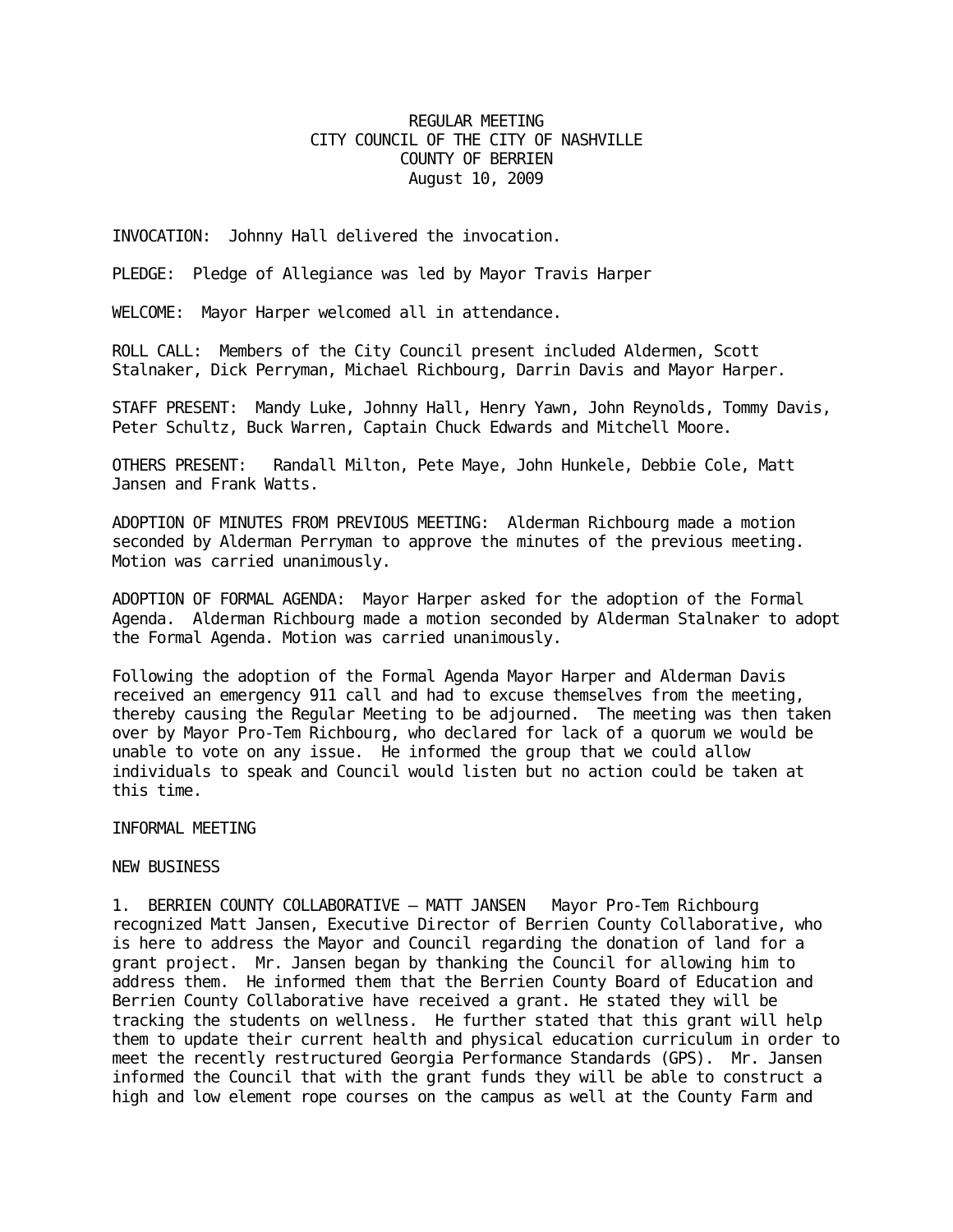the adjacent land indicated in the overview which is city property. He talked about not taking down trees for the trail in keeping with the green space. He also talked about adding poles which will be donated by Georgia Power and other sources. He commented that they are trying to get ideas on how to acquire the land required for the project from the City. He said the City could donate or lease the land whichever is the best idea. He added they are asking the City for use of this property for this project. He told the Council that the Collaborative will provide liability insurance. Mr. Hansen explained to the group that they would have to have certified instructors for the rope courses. He also explained to the group about a walking trail and that kiosks would be provided along the way. He discussed with the group the different features which will be offered on the project. He stated it will be an extra opportunity for the kids and a really good investment for the City. Alderman Perryman asked if they have the money already. Mr. Jansen responded that they have \$50,000.00 budgeted. He informed the Council that the Carol White PEP will bring in approximately one million dollars in support over the next three years. He added the Collaborative will maintain the courses once constructed. Alderman Perryman asked if the site is just a proposal. Mr. Jansen responded that it is and that it has not been mapped off. Alderman Stalnaker asked how will they keep the area secured. Mr. Jansen explained they would be building locking mechanism to the trees. He further explained that you would have to climb some 15 to 20 feet and you will have to put on a harness. He informed the Council that all of this is taken down and only put when the instructor is present. He added it will not be accessible to the public. Mandy Luke asked about the City's liability if they leased the property. Attorney Moore commented that leasing the property would provide some insulation to the City. He asked if the City will deed the property to them or what. Mr. Jansen responded that he is here to see what their options are. Attorney Moore commented that the City can deed it to the Collaborative with a revert clause, meaning it would come back to the City if it becomes non existent. Alderman Perryman asked if the City does a deed what will be City be out since the Collaborative will be providing the insurance. Attorney Moore remarked that if the City buys into the program we need to find a way to make it work. Mayor Pro-Tem Richbourg asked Mr. Jansen if they have talked with Mr. Bob Lovein about this proposal. Mr. Jansen responded that they have. Johnny Hall expressed his concern about the Proposed Pedestrian Corridor in front of the cemetery. He commented that he has a problem with this. Mr. Jansen responded that this was the County project and not the Collaborative. He explained this idea has been since dropped from the County's project. Alderman Perryman stated the biggest issue is to decide exactly where to put it. Mr. Jansen told the Council they will get a designer to come in and design the course. Alderman Stalnaker told Mr. Jansen that once they have a designer come in they could flag the area then the Council could go and look at the area. Mr. Jansen discussed with the group about liability insurance. Alderman Perryman remarked that depending on if it is going to be an outright deed then liability will not be an issue. Captain Edwards asked that from the Police Department's prospective will there be signs installed which will read "No Trespassing", etc. Captain Edwards' concern was that should they catch somebody trespassing and no signs were present what would the Police Department charge the violator with. He stated if the department is going to enforce it they have to have something to back them up. It was decided that there would be "No Trespassing" and that the instructor has to be present and if they are not then it would be against the law for someone to be on the course. Following these remarks, Mr. Jansen thanked the group for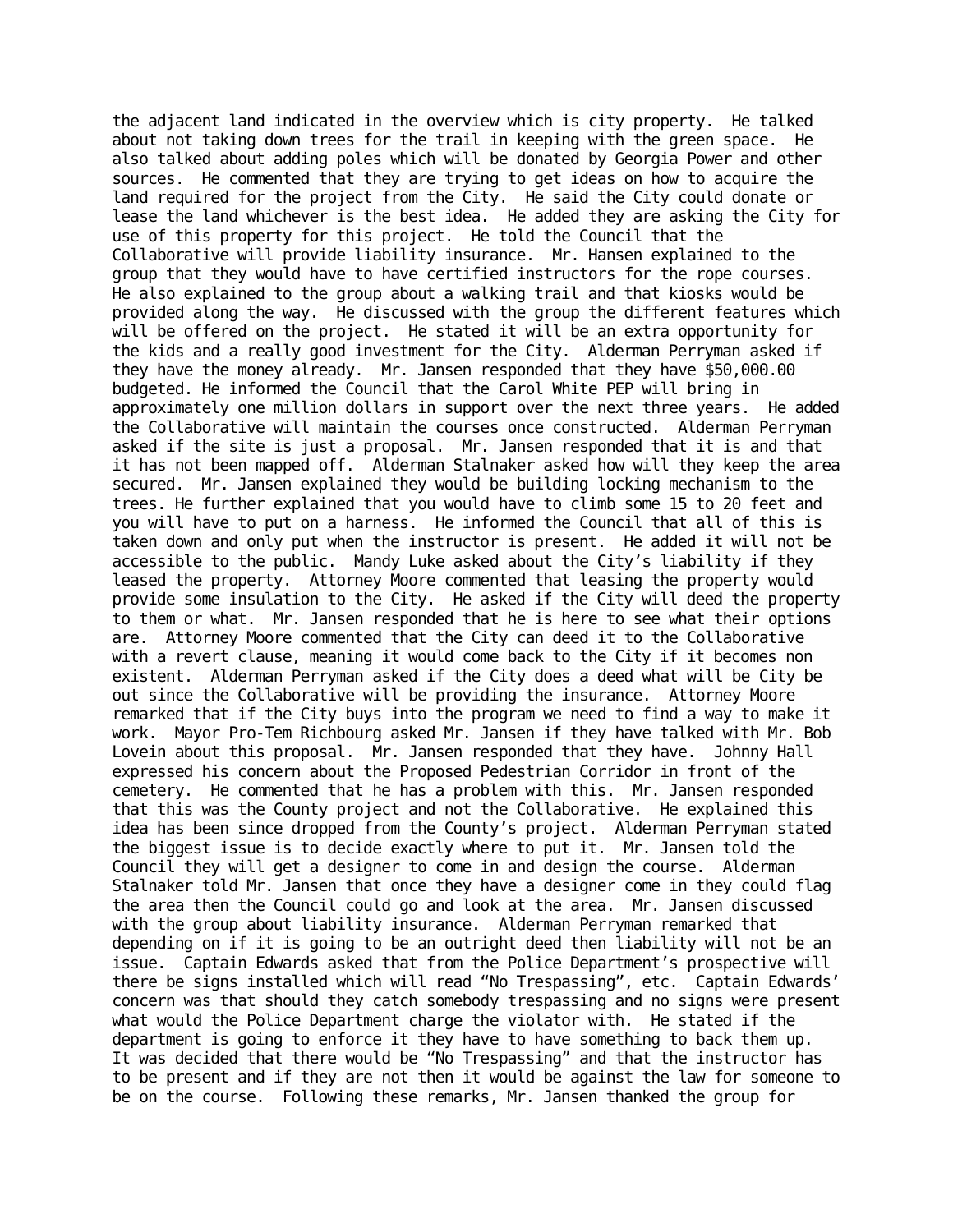allowing him to speak on this matter. Mayor Pro-Tem told Mr. Jansen if we put this item on the agenda we would notify him. He stated it may not be the next meeting but the one following it.

2. COASTAL ENGINEERING - JOHN HUNKELE Mayor Pro-Tem Richbourg recognized John Hunkele of Coastal Engineering. Mr. Hunkele began by stating he is here to give the Council an update. He informed the Council they are about finished with pulling everything together for the GEFA application. He remarked they will be getting this to Ms. Luke. He told the group there are a couple of items they need. One is a copy of the Consent Order from EPD. Mr. Hunkele will get with Attorney Moore for this. The other item is a copy of the Service Delivery Strategy because they need to document the project area. He said they also need a certified copy of the Council Minutes where the Council approved going with the GEFA application. Pete Maye informed the group that we need to start the process of renegotiating the Consent Order. He added that it is clear that we are not going to meet the date on the Consent Order. He stated the sooner we start negotiating the better. He told the group that Attorney Moore will have to do this and they will have to get the dates. Mr. Hunkele informed the group that John and Brandon have been working on the action plan. He stated that they didn't have anything for the Council to vote on tonight, just wanted to give an update. Alderman Perryman asked about the USDA loan application. It was discussed at an earlier meeting about running the required ad for the loan application. Attorney Moore remarked that we did want to keep our options opened on this. The Council thanked Mr. Maye and Mr. Hunkele for the updates.

3. 1st READING OF FLOOD DAMAGE PROTECTION ORDINANCE – ATTORNEY MOORE Attorney Moore decided to forego the 1st Reading of the Flood Damage Protection Ordinance due to lack of a quorum.

## REPORTS

4. CITY MANAGER/FINANCE DIRECTOR'S REPORT – Ms. Luke stated she had nothing to report.

5. CITY ATTORNEY'S REPORT Attorney Moore has nothing to report.

6. DEPARTMENT HEADS' REPORT

John Reynolds reported to the Council that the pump and motor is in for the spray field.

It was also reported that the FEMA funds have been approved for the City, but we have not yet received them.

PUBLIC COMMENTS/GENERAL COMMENTS FROM COUNCIL

There were no public comments or general comments from Council.

Mayor Pro-Tem Richbourg declared the informal meeting over. Attorney Moore commented that the formal meeting was over when Mayor Harper and Alderman Davis left for the emergency call.